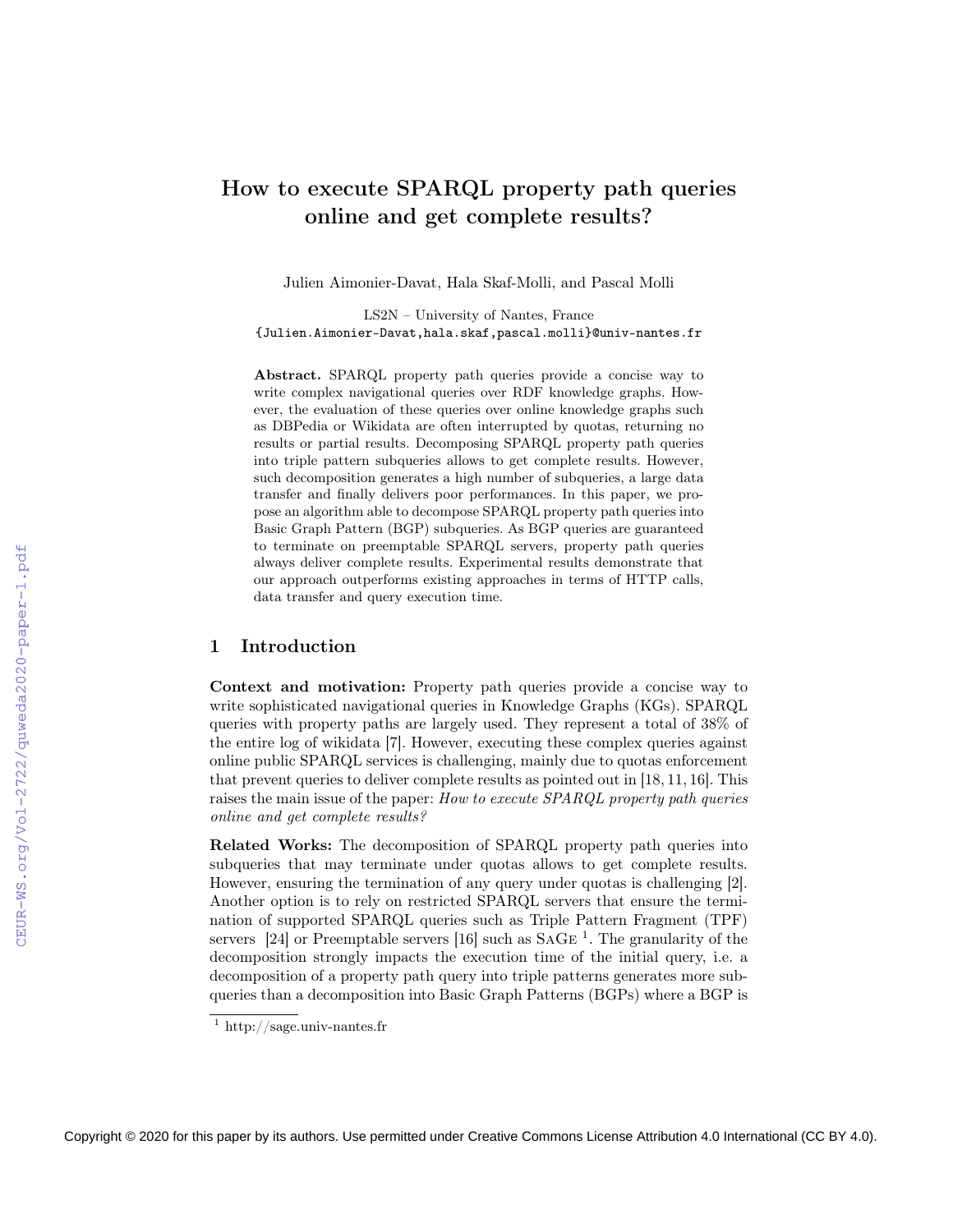```
select ? oeuvre ? inspiration
where {<br>contrast ? ocuvre wdt:P144 ?inspiration .
   ? o e u v r e wdt : P31/wdt : P279∗ wd : Q17537576 .
? i n s p i r a t i o n wdt : P136 wd : Q8253
}
   (a) Q1: Creative works and the list
  of fiction works that inspired it on
   Wikidata
                                                                     @prefix owl: <http://www.w3.org/2002/07/owl#≫<br>@prefix foaf: <http://xmlns.com/foaf/0.1/><br>select ?x ?o where {<br>?x foaf:name ?n .
                                                                       ? x owl : sameAs∗ ? o .
                                                                    }
                                                                       (b) Q2: list of similar entities on
                                                                       DBPedia
```
Fig. 1: Property path queries on online KGs

a set of triple patterns. Unlike TPF servers, Preemptable servers support BGPs. Unfortunately, there is currently no algorithm to decompose a property path query into BGP subqueries.

Approach and Contributions: In this paper, we propose an algorithm able to decompose a SPARQL property path query into BGP subqueries with filters and unions. As the generated subqueries are guaranteed to terminate when processed by a preemptable SPARQL server, the property path queries are executed online and always return complete results.

The contributions of the paper are the following: (i) We define an algorithm that computes a compressed automaton for SPARQL property path queries. The algorithm allows to decompose the SPARQL property path queries into BGP subqueries. (ii) We compare the performance of our approach with existing approaches (TPF and SaGe). Experimental results demonstrate that the compressed automata approach outperforms existing approaches by several orders of magnitude in terms of HTTP calls, execution time and data transfer.

This paper is organized as follows. Section 2 reviews related works. Section 3 introduces SPARQL property path queries and automata as property path expressions models. Sections 4 presents the automata compression approach in the context of the web preemption. Section 5 presents our experimental results. Finally, the conclusion is outlined in Section 6.

## 2 Related Works

Property paths were introduced in SPARQL 1.1<sup>2</sup> to add extensive navigational capabilities to the SPARQL query language. Property paths closely correspond to regular expressions and are crucial to perform non-trivial navigation in knowledge graphs. Regular expressions involve operators such as ' \* ' (zero or more occurrences-kleene star), ' | ' (OR operator), ' / ' (sequence operator), '  $\wedge$  ' (inverse operator), ' ! ' (NOT operator) that allow to describe complex paths of arbitrary length. For instance, the query SELECT ?x ?y WHERE ?x foaf:knows\* ?y require to compute the transitive closure of the relation  $foaf : knows$  over all pairs  $x, y$  present in the KG. Many techniques [19, 6] proposed to compute such queries but, computing transitive closure over large graphs remains costly.

 $^2$ https://www.w3.org/TR/sparql11-property-paths/  $\,$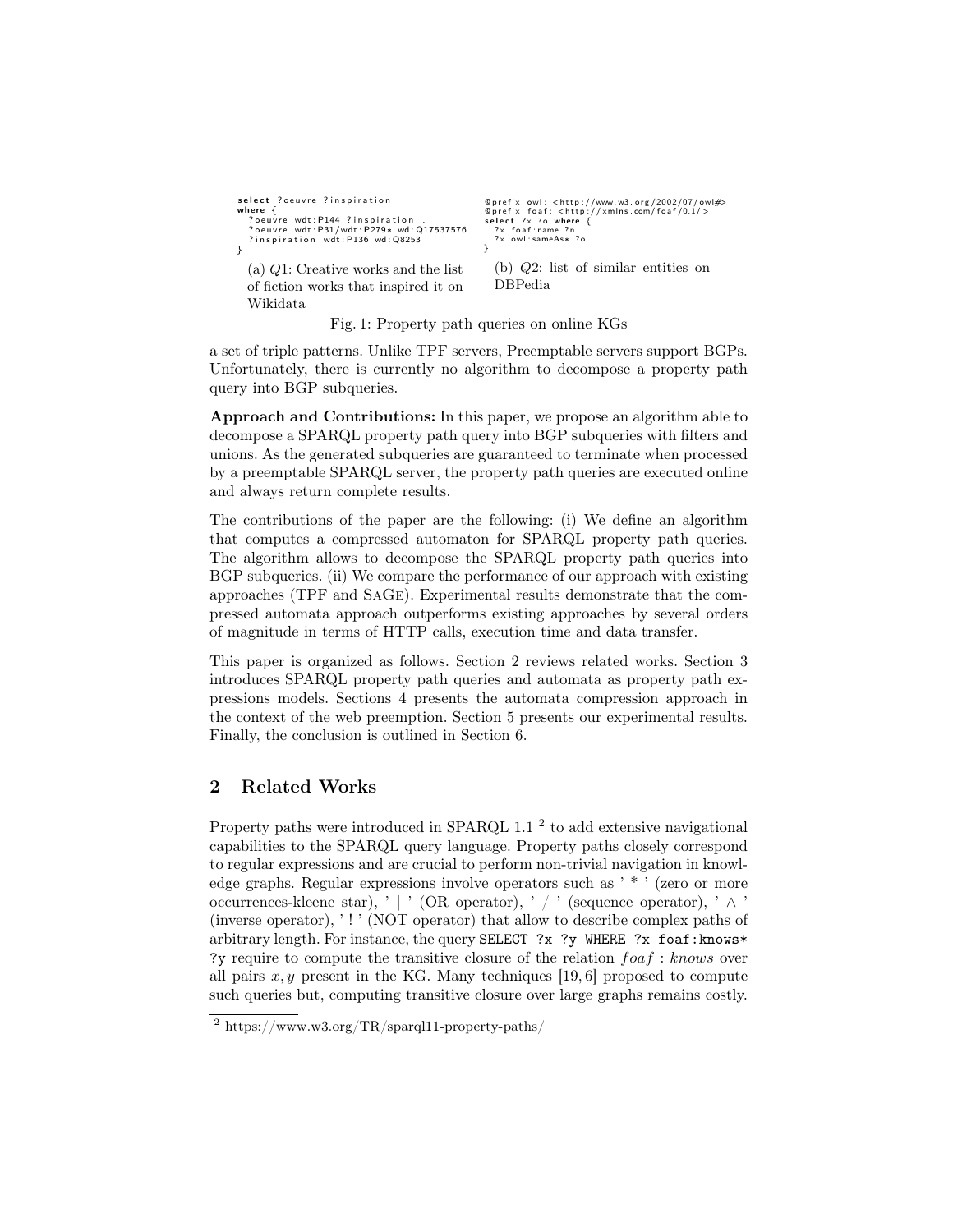Breadth First Search or Depth First Search algorithms compute transitive closures with a time complexity in  $\mathcal{O}(|E|+|V|)$  and a space complexity in  $\mathcal{O}(|V|^2)$ , with  $E$  and  $V$  the finite set of KG edges and vertices, respectively. Even if different optimisations have been proposed [25, 12] that greatly improve performances, a simple property path query evaluation over a large graph may require a large amount of CPU and memory to complete.

This makes the evaluation of property path queries challenging on online Knowledge Graphs such as DBPedia or Wikidata. To ensure a fair usage policy of resources, public SPARQL endpoints enforce quotas [9] in time and ressources for executing queries. As queries are stopped by quotas, many queries return no results or partial results. For instance, the query  $Q_1$  Figure 1 returns no result on Wikidata because it has been stopped after running more than 60s. The  $Q_2$ <sup>3</sup> on DBPedia returns partial results because it has been killed after delivering the first 10000 results.

To overcome quotas limitations, KG providers publish dumps of their data. However, re-ingesting billions of triples on local resources to compute SPARQL property path queries is extremely costly and raises issues with freshness. Moreover, it is an offline approach, and in this paper we want to execute property path queries online and get complete results.

To overcome quota limitations, it is also possible to decompose SPARQL queries into subqueries that may terminate under quotas [2]. However, finding such decomposition is hard in the general case, as quotas can be different from one server to another, both in terms of values and nature [2]. Consequently, there is no guarantee that subqueries terminate. Another option is to rely on restricted server interfaces to ensure that the execution of subqueries terminate, e.g. the Triple Pattern Fragments approach (TPF) [10, 24] or the preemptable server SaGe [16]. However, the granularity of the decomposition strongly impact the execution time of the initial query. Relying on the TPF interface, a property path query has to be decomposed into sequences of multiple triple pattern queries, while a preemptable server allows to decompose property path queries into BGP queries with union and filters.

The TPF client [10, 24] decomposes SPARQL queries into sequences of paginated triple pattern queries. As paginated triple patterns queries can be executed in bounded times, the server does not need quotas, i.e. all queries executed by the server have nearly the same duration. However, as the TPF server only processes triple pattern queries, property paths have to be decomposed into sequences of triple pattern queries. This requires to compute several joins on the client, especially to compute transitive closure expressions, which require a high number of HTTP calls and a large data transfer leading to poor query performance.

 $3 \ Q_1$  and  $Q_2$  are executed at the public SPARQL endpoints of Wikidata, and DBPedia, respectively, at August 5 2020.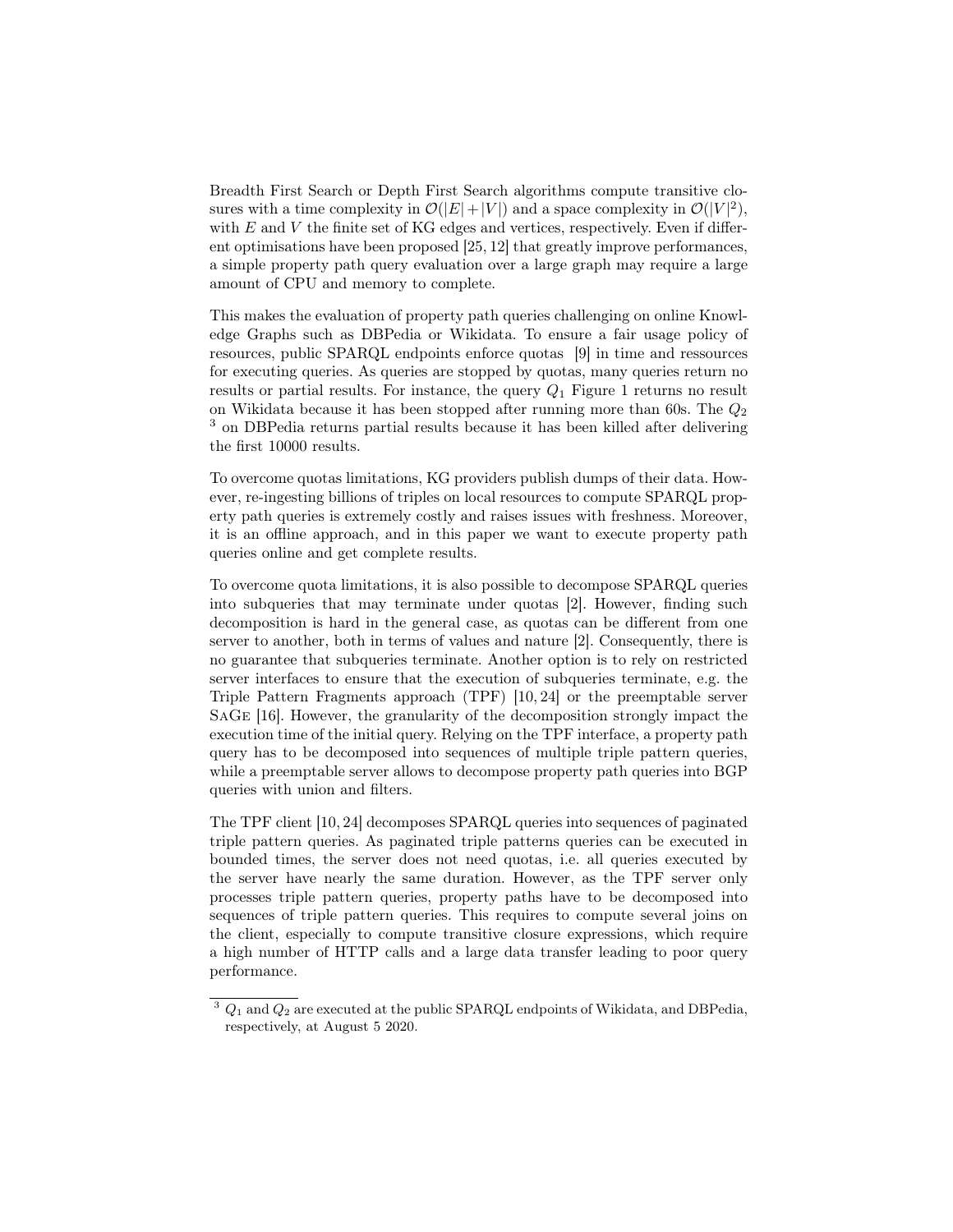SaGe implements the web preemption [16] model. A preemptable server interrupts a SPARQL query execution after a quantum of time, returning partial results and the state of the SPARQL query (the query execution plan). The client can continue the query execution by sending the state of SPARQL query back to the preemptable server. Following the web preemption model, many queries may be virtually suspended, but the server remains stateless. As queries are suspended after a quantum, the server only processes queries of nearly the same duration and there is no need for quotas. SaGe server implements the evaluation of triple patterns, BGPs, filters and unions. Although, web preemption allows processing BGPs, property paths are still decomposed into sequences of triple pattern queries leading to poor query performance.

A BGP decomposition is much more efficient than a triple pattern decomposition, as it generates less subqueries and transfers less intermediate results. Unfortunately, there is no algorithm able to decompose property path into BGP queries. In this paper, we propose an algorithm of decomposition based on automaton compression. Similar automaton compression techniques have been already used in other domains, but not related to query processing [26].

## 3 Property Path Expressions and Automata

We recall briefly definitions related to the proposal of the paper.

## 3.1 SPARQL property path queries

SPARQL Queries : We follow the notation from [17, 20] and consider three disjoint sets I (IRIs), L (literals) and B (blank nodes) and denote the set  $T$ of RDF terms  $I \cup L \cup B$ . An RDF triple  $(s, p, o) \in (I \cup B) \times I \times T$  connects subject s through predicate p to object o. An RDF graph  $\mathcal G$  (called also RDF dataset) is a finite set of RDF triples. We assume the existence of an infinite set V of variables, disjoint with previous sets. A mapping  $\mu$  from V to T is a partial function  $\mu: V \to T$ , the domain of  $\mu$ , denoted  $dom(\mu)$  is the subset of V where  $\mu$  is defined.

A SPARQL graph pattern expression  $P$  is defined recursively as follows.

- 1. A tuple from  $(I \cup L \cup V) \times (I \cup V) \times (I \cup L \cup V)$  is a triple pattern.
- 2. If P1 and P2 are graph patterns, then expressions (P1 AND P2), (P1 OPT P2), and (P1 UNION P2) are graph patterns (a conjunction graph pattern, an optional graph pattern, and a union graph pattern, respectively).
- 3. If  $P$  is a graph pattern and  $R$  is a SPARQL built-in condition, then the expression (P FILTER R) is a graph pattern (a filter graph pattern).

SPARQL Property Path Queries: The SPARQL 1.1 language [21] introduces property paths. We adopt the same syntax as [14] to define operator property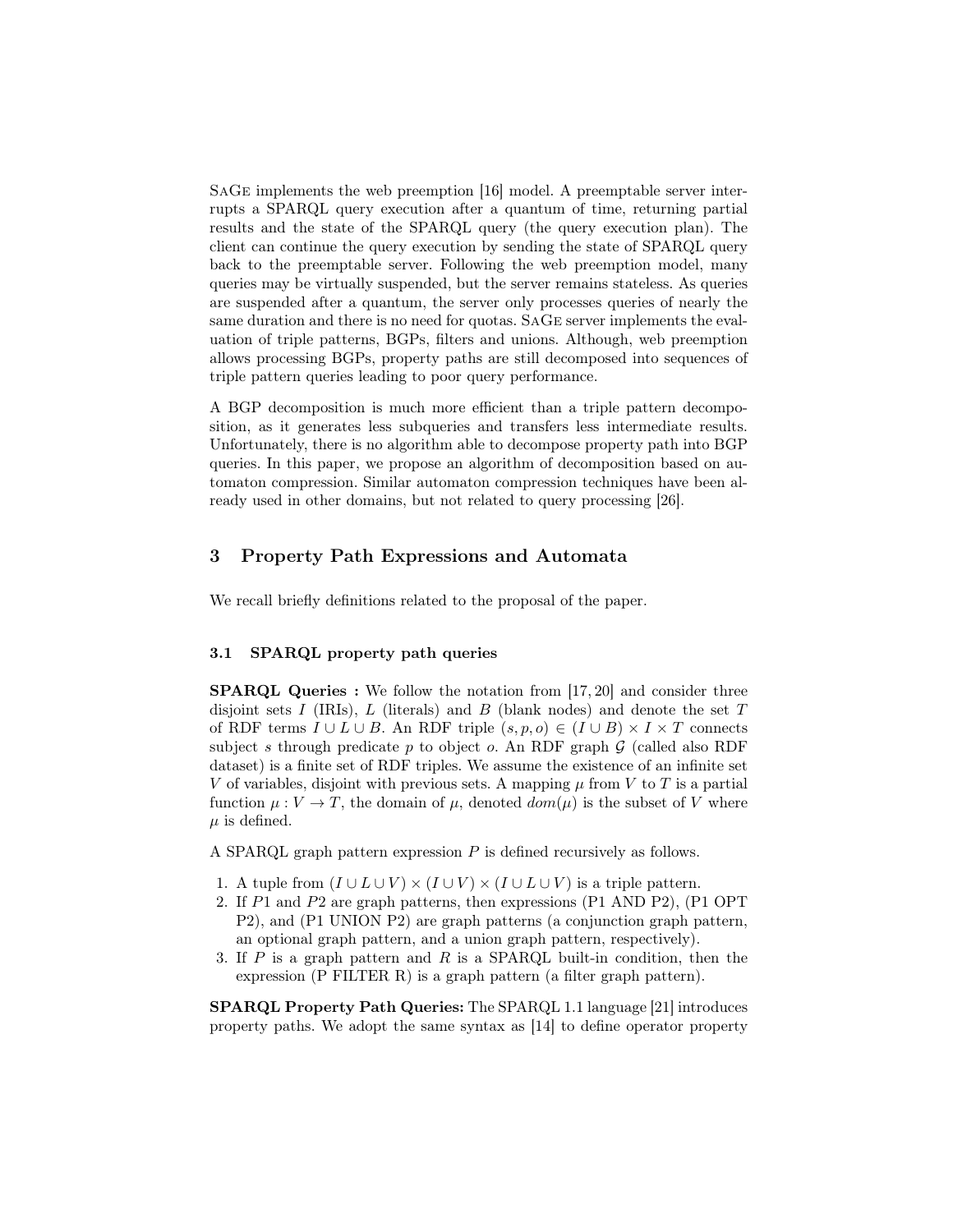

Fig. 2: For the path expression  $P = ((a \cdot b \cdot c) + (d \cdot e))^+$ : (a) **mono-predicate** automaton of P; (b) minimal **multi-predicate** automaton of P; (c) graph  $G_1$ path expressions, i.e. the inverse path is denoted by  $e^-$  and alternative path  $e_1 + e_2$ <sup>4</sup>.

#### Definition 1 (Property Path Expressions [14]).

Property path expressions are defined by the grammar:

$$
e := a | e^- | e_1 \cdot e_2 | e_1 + e_2 | e^+ | e^* | e^* | | a_1, \ldots, a_k | | a_1^-, \ldots, a_k^-,
$$

where  $a, a_1, \ldots, a_k$  are properties, i.e. IRIs in I. A single property is called a predicate path expression. It is the smallest path expression and it can only match paths of length one, i.e. triple patterns. Expressions of the forms  $(e_1 \cdot e_2)$ ,  $(e_1 + e_2)$ ,  $(e^{+*)}$  and  $(e^2)$  are respectively called **sequence, alternative,** transitive and optional path expressions. Expressions of the last two forms (i.e. starting with !) are called negated property sets. The set of all property paths  $expressions$  is denoted by  $PP$ .

Definition 2 (Property Path [14]). A property path pattern is a triple in  $(I \cup L \cup V) \times PP \times (I \cup L \cup V).$ 

Property path patterns are incompatible with triple patterns, because they allow property path expressions in predicate positions but forbid variables in these positions.

#### 3.2 Modeling property path expressions via automata

A finite automaton is often used to represent a property path expression [6, 8]. For example, the property path  $P = ((a \cdot b \cdot c) + (d \cdot e))^+$  can be represented by the

<sup>&</sup>lt;sup>4</sup> SPARQL 1.1 uses symbols  $\hat{e}$  and  $e_1|e_2$  for inverse and alternative path, respectively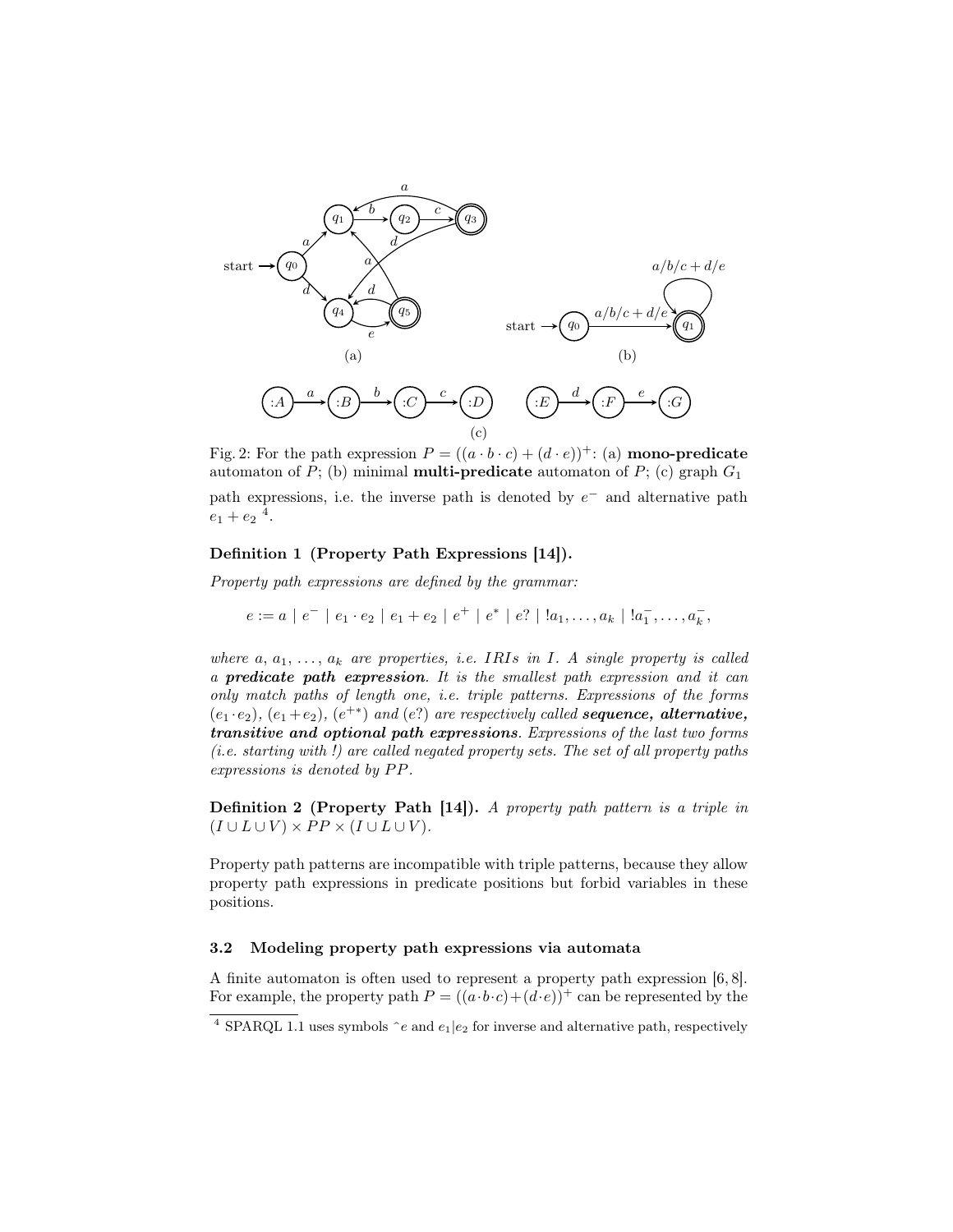automaton described in Figure 2a. We call such automaton a mono-predicate automaton.

To evaluate the query  $Q=select$  \* where  $\{A \quad P \quad \{y\}$  over the graph  $G_1$  in Figure 2c, an automaton-based approach [6, 5] processes as follows:

- 1. A search is initialized from the configuration  $c_0=(q_0, A)$ , where  $q_0$  is the initial state of the automaton, and :A is the subject of the property path pattern of Q .
- 2. From the configuration  $c_0$ , states  $q_1$  and  $q_4$  could be reached.  $q_1$  is reached as the evaluation of  $\llbracket:A \text{ a } ?y \rrbracket_{G_1} = \{?y \rightarrow :B\}$ . Therefore, the configuration  $c_1 = (q_1, B)$  is built.  $q_4$  is not reached as [[:A d ?y] $_{G_1} = \emptyset$ .
- 3. From the configuration  $c_1$ , the state  $q_2$  is reached as  $\llbracket :B\;b\;?y\rrbracket_{G_1}=\{?y\;\rightarrow$ :C}, the configuration  $c_2 = (q_2, :C)$  is built.
- 4. From the configuration  $c_2$ ,  $q_3$  is reached with  $\lbrack \lbrack \colon C \colon C \colon ?y \rbrack_{G_1} = \{?y \to :D\},\$  $c_3 = (q_3, :D)$  is built. As  $q_3$  is a final state,  $\{?y \rightarrow :D\}$  is a solution to the query Q.
- 5. The process continues from  $c_3$ , but no more solutions can be found. The algorithm terminates when all the configurations have been found.

As we can see, all evaluations performed on  $G_1$  correspond to triple pattern queries. By this way, the automaton-based approach decomposes the property path expressions into triple pattern subqueries. We call such automaton a monopredicate automaton.

## 4 Compression of Property Path Automata

The mono-predicate automaton in Figure 2a is equivalent to the automaton presented in Figure 2b, i.e. they both recognize the same language. Compared to the mono-predicate automaton, transitions in the second automaton are labeled with more complex expressions such as sequences and alternatives. We call this automaton a multi-predicate automaton.

If both automata are equivalent, evaluating the path expression with the multipredicate automaton generates BGP subqueries with union, which is much more efficient than evaluating triple pattern subqueries. Obviously, the second automaton is a compressed version of the first one. The scientific problem is to write an algorithm able to transform any mono-predicate automaton into an equivalent minimal multi-predicate automaton according to servers capabilities.

A multi-predicate automaton is said to be minimal if it does not exist another equivalent multi-predicate automaton with less states and transitions, according to a set of operators supported by a server, i.e. server capabilities.

For example, a mono-predicate automaton is a minimal multi-predicate automaton for a TPF server, as TPF only supports triple pattern queries. For a server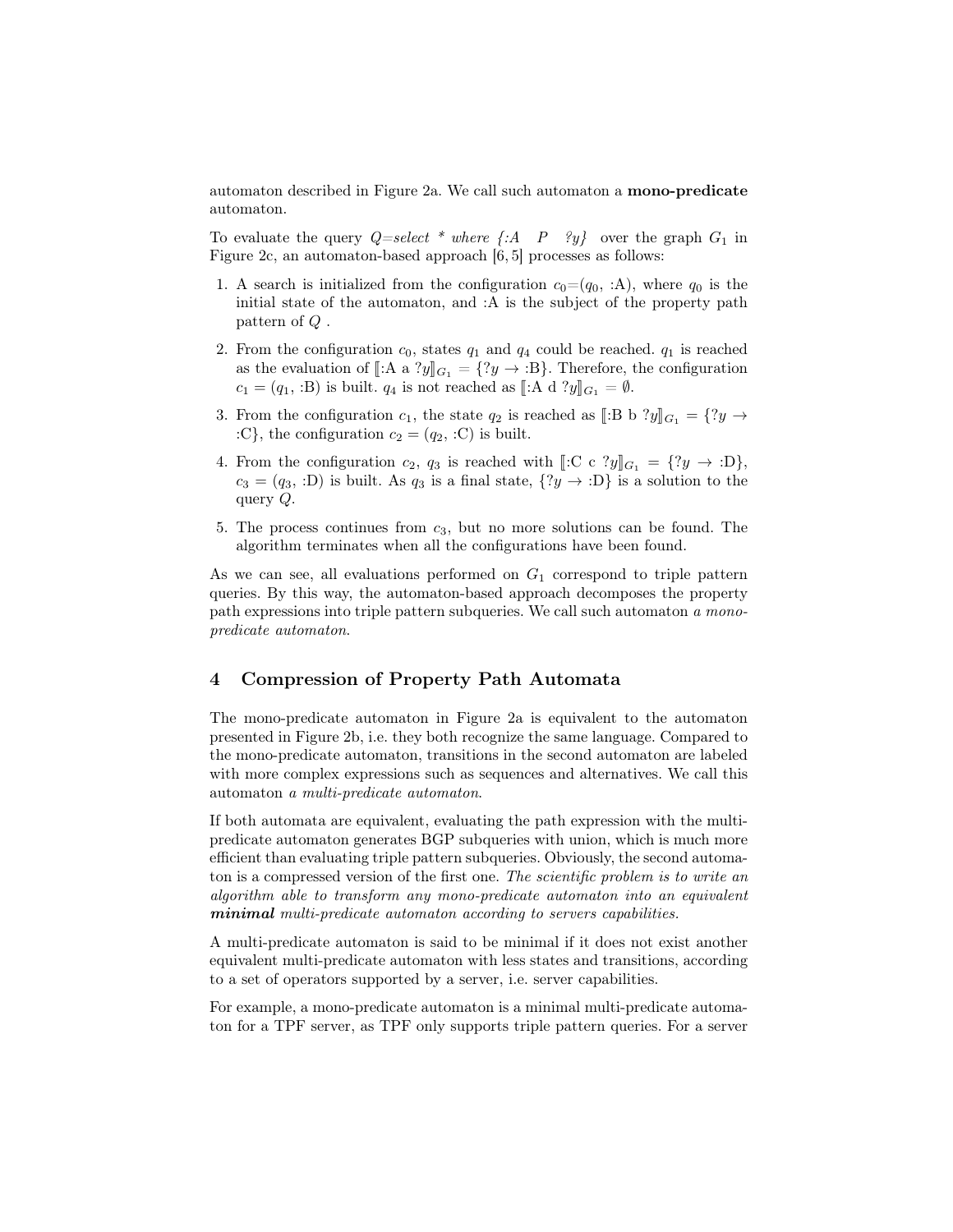supporting BGP and union such as SaGe, the multi-predicate automaton of Figure 2b is minimal, while the multi-predicate automaton presented in Figure 3d is not.

In this paper, we only consider predicate, sequence, alternative and transitive path expressions. Optionals are ignored as they are naturally rewritten as alternatives when a property path expression is converted into a finite automaton. Concerning negated property sets and inverse path expressions, they can be treated as special cases of predicate path expressions. An inverse path expression can be rewritten as a triple pattern whose subject and object have been reversed, while a negated property set can be rewritten as a triple pattern whose predicate is a variable that is associated to a "not in" filter condition to exclude unwanted properties.

#### 4.1 Algorithm for compressing path expression automata

In this section, we describe an algorithm to transform a mono-predicate automaton into a multi-predicate automaton. The algorithm is composed of two parts:

- 1. We first build an automaton for sequence path expressions, i.e. not considering alternatives. This produces a first compressed automaton that may be not minimal.
- 2. Second, we compress the automaton produced by the previous step considering alternatives to produce a minimal compressed automaton.

#### 4.1.1 Processing sequence path expressions

When a property path expression is converted into a mono-predicate automaton, sequences without transitive closures are converted into paths of mono-predicate transitions, such that (1) consecutive transitions are connected together by an intermediate state, (2) paths start from a non-intermediate state, (3) paths go to a non-intermediate state.

Definition 3 (Intermediate state). A state is called an intermediate state if and only if  $(1)$  it is not a start state,  $(2)$  it is not a final state,  $(3)$  it has no self transition.

For example, in the mono-predicate automaton of the property path  $P = ((a \cdot b \cdot$  $(c)+(d\cdot e)^+$ , the sequence  $(a\cdot b\cdot c)$  corresponds to the paths  $\langle (q_0, a, q_1), (q_1, b, q_2),$  $(q_2, c, q_3)>, \langle (q_3, a, q_1), (q_1, b, q_2), (q_2, c, q_3) \rangle, \langle (q_5, a, q_1), (q_1, b, q_2), (q_2, c, q_3) \rangle$ where  $q_0$ ,  $q_3$  and  $q_5$  are non-intermediate states, while  $q_1$  and  $q_2$  are intermediate states.

Consequently, the first step to build a minimal multi-predicate automaton is to replace these paths by single transitions that are labeled with the corresponding sequence path expressions. As only paths extremities are non-intermediate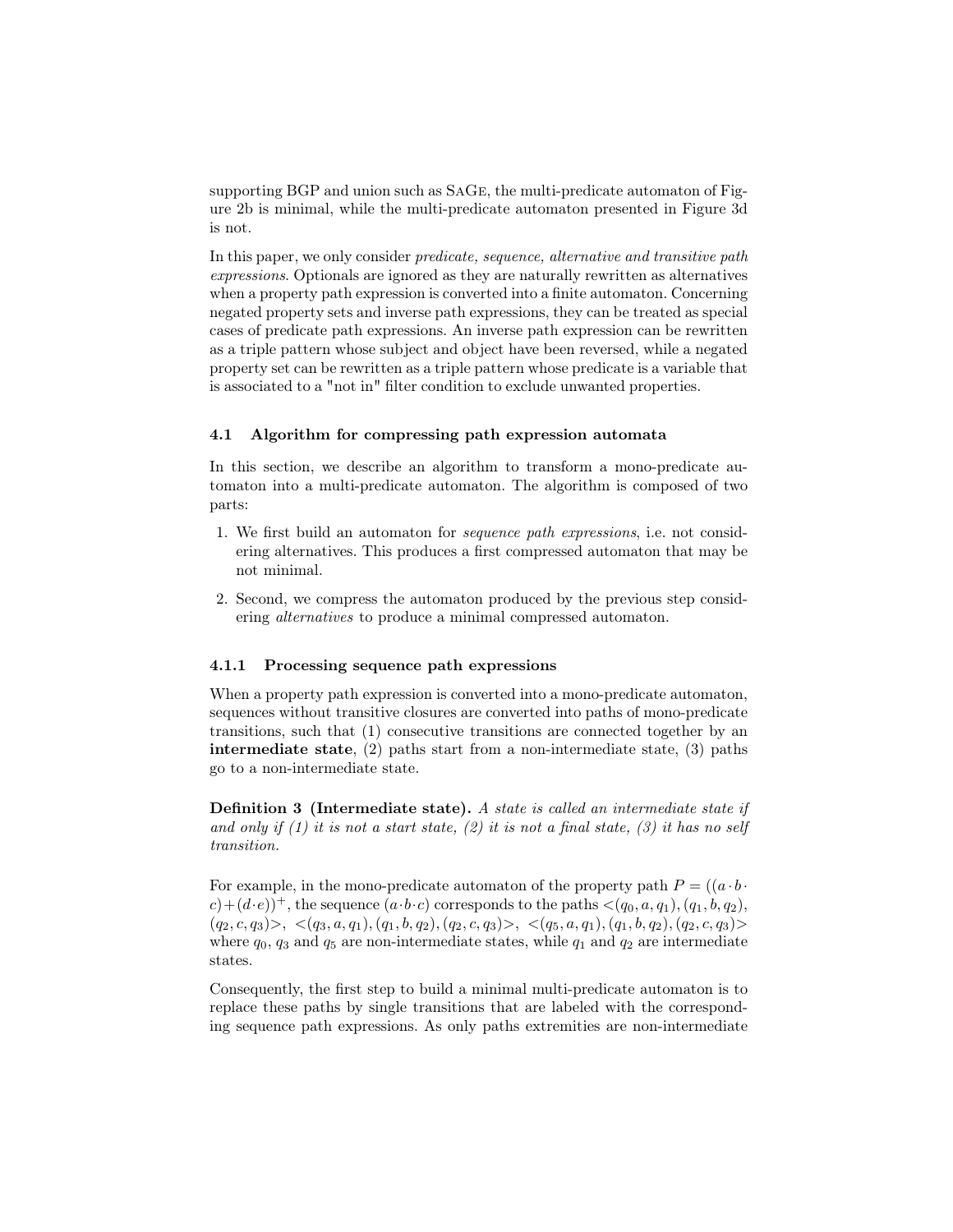

(a) Replacing paths that go through  $q_1$ 



(b) Replacing paths that go through  $q_2$ 





(c) Replacing paths that go through  $q_4$ 

(d) Result of replacing paths between non-intermediate states by the shortest paths

Fig. 3: Running Algorithm 1 on the automaton depicted in Figure 2a

states, a simple solution to achieve this is to compute the shortest paths between the non-intermediate states, before removing the intermediate states and all transitions that are connected to one of them. Algorithm 1 follows this procedure by using a Floyd-Warshall based approach to compute the shortest paths between the non-intermediate states.

To illustrate, consider the automaton in Figure 2a. Algorithm 1 starts by considering all intermediate states. In this example  $q_1$ ,  $q_2$  and  $q_4$ . For each of them, the algorithm searches all pairs of transitions that are consecutive through it. Two consecutive transitions can be seen as the two operands of a join operator, where the label of the first transition is the right operand, while the label of the second transition is the left operand. Consequently, the two transitions can be merged together into a new transition, labeled with the concatenation of the two operands. A delimiter  $\binom{1}{k}$  is used to be able to parse the expression, in order to convert it into a BGP query, during the evaluation of the property path expression. Figure 3a presents the automaton obtained after considering the intermedi-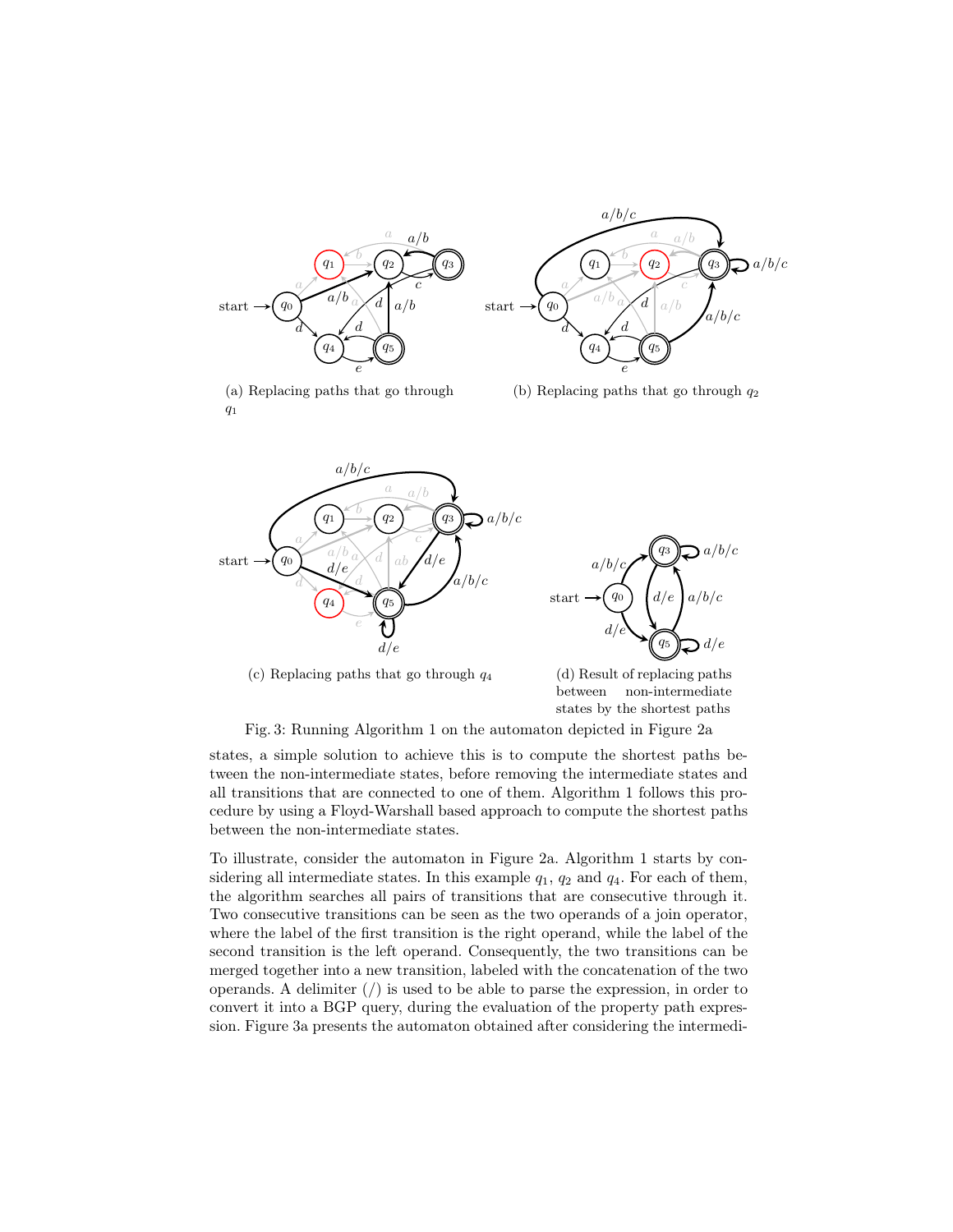#### Algorithm 1: Compression sequence of path expressions

|                | <b>Input:</b> A mono-predicate automaton                                           |                                                                           |                                            |  |  |  |  |  |  |  |  |
|----------------|------------------------------------------------------------------------------------|---------------------------------------------------------------------------|--------------------------------------------|--|--|--|--|--|--|--|--|
|                | <b>Output:</b> A multi-predicate automaton that defines BGP decomposition          |                                                                           |                                            |  |  |  |  |  |  |  |  |
| 1              | begin                                                                              |                                                                           |                                            |  |  |  |  |  |  |  |  |
| $\bf{2}$       | <b>forwach</b> $k \in intermediate state$ do                                       |                                                                           |                                            |  |  |  |  |  |  |  |  |
| 3              | <b>for<br/>each</b> $i \in state$ and $\exists$ transition( <i>i,k</i> ) <b>do</b> |                                                                           |                                            |  |  |  |  |  |  |  |  |
| 4              |                                                                                    | <b>for<br/>each</b> $j \in state$ and $\exists$ transition(k,j) <b>do</b> |                                            |  |  |  |  |  |  |  |  |
| 5              |                                                                                    |                                                                           | create new transition $(i, j)$             |  |  |  |  |  |  |  |  |
| 6              |                                                                                    |                                                                           | $l = \text{concat}(label(i,k),label(k,j))$ |  |  |  |  |  |  |  |  |
| $\overline{7}$ |                                                                                    |                                                                           | addLabel(l, transition (i,j))              |  |  |  |  |  |  |  |  |
| 8              |                                                                                    |                                                                           | add transition $(i,j)$                     |  |  |  |  |  |  |  |  |
| 9              |                                                                                    |                                                                           | end                                        |  |  |  |  |  |  |  |  |
| 10             | end                                                                                |                                                                           |                                            |  |  |  |  |  |  |  |  |
| 11             | end                                                                                |                                                                           |                                            |  |  |  |  |  |  |  |  |
| 12             | remove the original transitions for which the source or the destination is         |                                                                           |                                            |  |  |  |  |  |  |  |  |
|                | an intermediate state                                                              |                                                                           |                                            |  |  |  |  |  |  |  |  |
| 13             | remove intermediate states                                                         |                                                                           |                                            |  |  |  |  |  |  |  |  |
| 14 end         |                                                                                    |                                                                           |                                            |  |  |  |  |  |  |  |  |

ate state  $q_1$ . At this step, paths that go through state  $q_1$  are found and replaced. For example, the two consecutive transitions  $(q_0, a, q_1), (q_1, b, q_2)$ , where predicate path expressions a and b are the operands of the sequence  $(a \cdot b)$ , are replaced by the transition  $(q_0, a/b, q_2)$ . In Figure 3b it is paths that go through state  $q_2$ that are found and replaced. Of course, transitions introduced in the previous steps are considered. Thus, the two consecutive transitions  $(q_0, a/b, q_2), (q_2, c, q_3)$ are replaced by the transition  $(q_0, a/b/c, q_3)$ . At this step, we can see that the expression  $(a \cdot b \cdot c)$  is now complete. No more transition is labeled with a subexpression of  $(a \cdot b \cdot c)$ . Finally, Figure 3c presents the automaton obtained after considering the last intermediate state  $q_4$ . At the end, all paths that go through states  $q_1$ ,  $q_2$  or  $q_4$  have been found and replaced by single transitions labeled with the corresponding sequence expressions. After removing the intermediate states, we obtain the automaton described in Figure 3d. This multi-predicate automaton is minimal if we consider a server that only supports triple patterns and BGPs.

#### 4.1.2 Processing alternative path expressions

Although, evaluating alternative expressions on the server-side does not improve the data transfer, it can significantly reduce the number of subqueries. To illustrate, if the property path  $P = (a_1 + ... + a_n)$  is evaluated on the client, then it requires to send  $n$  subqueries to the server. However, only one call is required to evaluate this expression on the server.

Definition 4 (Equivalent states). Two states in a finite automaton M are equivalent if and only if for every string x, if  $M$  is started in either state with x as input, it either accepts in both cases or rejects in both cases.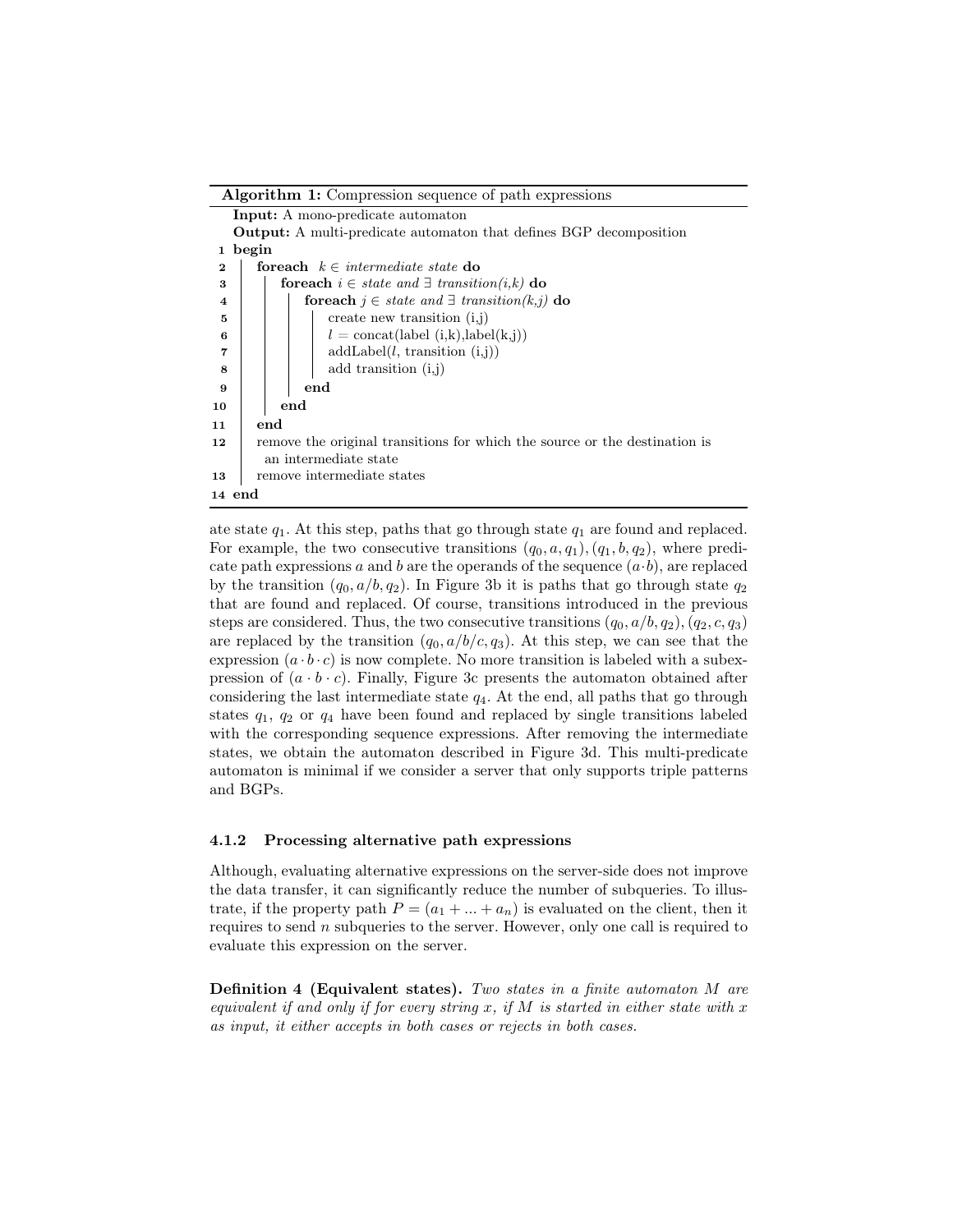

Fig. 4: Compressing alternative expressions on the automaton depicted in Figure 3d

When sequences have been processed, the  $n$  clauses of a same alternative expression are represented by  $n$  transitions, such as they start from the same state and go to the same or equivalent states. For example, in Figure 3d the two transitions  $(q_0, a/b/c, q_3)$  and  $(q_0, d/e, q_3)$  are the two clauses of the expression  $(a \cdot b \cdot c) + (d \cdot e)$ . Consequently, the last step to build a multi-predicate automaton is just to merge transitions that share the same sources and equivalent destinations. This also requires to merge equivalent states. A simple solution is to merge equivalent states by using a minimization algorithm such as [13]. Then, transitions that are part of the same alternative expression can be safely merged, knowing that in a minimized automaton,  $n$  transitions represent the n clauses of a same alternative expression if they share the same source and destination.

To illustrate, consider the automaton in Figure 2a and imagine that sequences have already been processed, resulting in the automaton in Figure 3d. To perform the second transformation, i.e. merge the equivalent states, first, the automaton should be minimized. In Figure 4a, the two equivalent states  $q_3$  and  $q_5$  are merged into a new state  $q_{35}$ . Then, transitions that share the same sources and destinations are merged together. For example, the two transitions  $(q_0, abc, q_{35})$ ,  $(q_0, de, q_{35})$  are part of the same alternative expression  $((a \cdot b \cdot c) + (d \cdot e))$ , consequently, they are merged into a new transition  $(q_0,(a/b/c+d/e), q_{35})$ . Here, we use the delimiter  $(+)$  to be able to rewrite this expression as an union of BGPs. Finally, the resulting automaton in Figure 4b is the corresponding minimal multipredicate automaton of the property path  $((a \cdot b \cdot c) + (d \cdot e))^+$ . The decomposition defines by this automaton is effectively minimal in the context of a server that supports triple patterns, joins and unions.

## 5 Experimental Study

We want to empirically answer the following questions: Does compressed automata approach follow the W3C semantics of SPARQL property paths? Does compressed automata approach outperform mono-predicate automata approach in terms of query execution time, number of HTTP calls and data transfer? Does compressed automata approach outperform existing client-side approaches in terms of query execution time, number of HTTP calls and data transfer?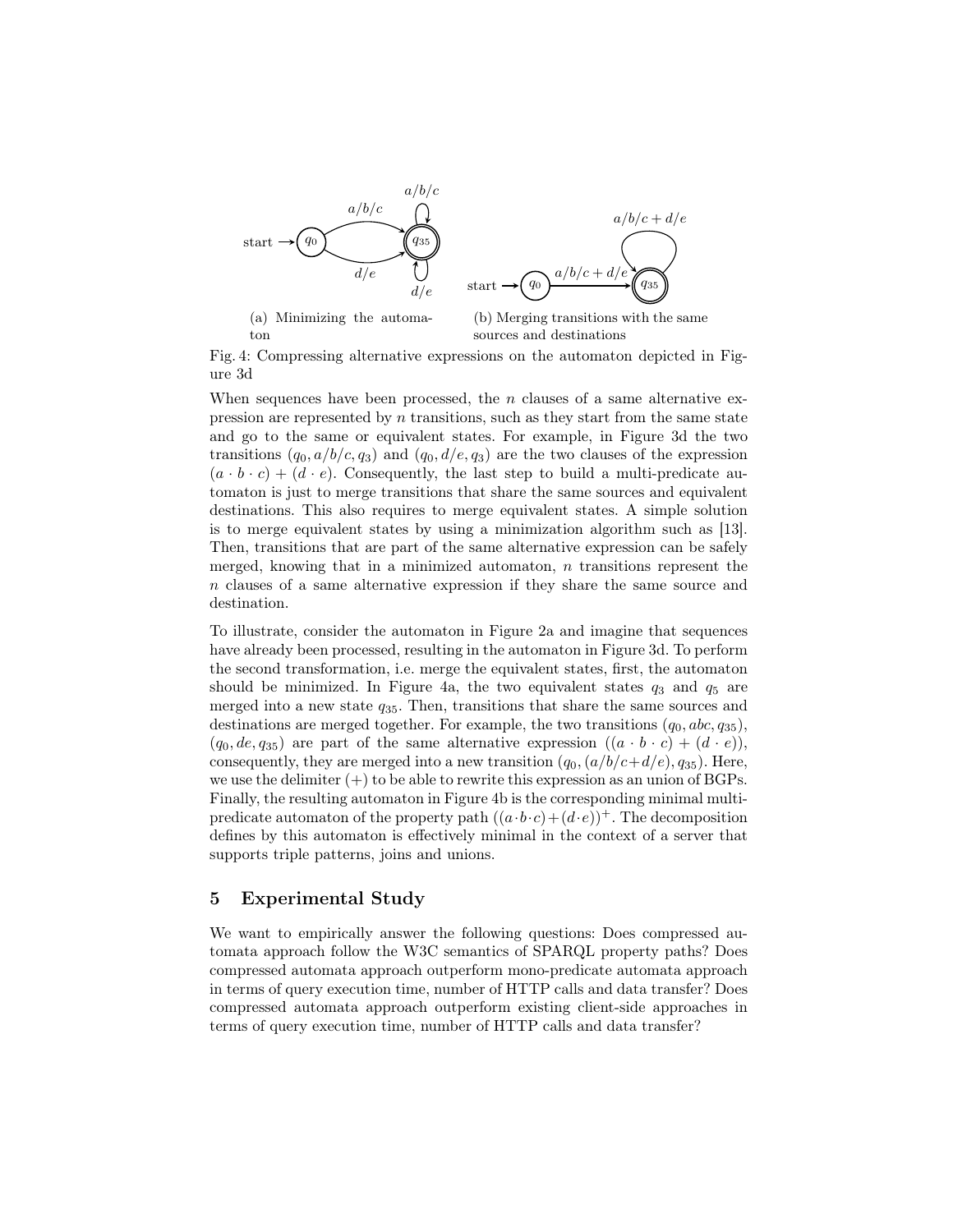We implemented our multi-predicate automata compression approach as an extension of the SaGe query engine framework. All extensions and experimental results are available at https://github.com/JulienDavat.

#### 5.1 Experimental setup

Dataset and Queries: We used BeSEPPI benchmark and gMark framework. We used **BeSEPPI** benchmark to study the compliance of our approach with the W3C semantics. BeSEPPI [1] is a benchmark designed to test the different semantics aspects of SPARQL property path expressions. BeSEPPI has 236 queries (73 ASK queries and 163 SELECT queries) and a dataset of 29 triples. The dataset is kept small in order to make the verification and the creation of new queries simple. According to [1], an approach follows the W3C semantics if each of the 236 queries returns a complete and correct result. In 2012, for complexity reasons [15, 3], the evaluation of transitive closure expressions has changed from a multi-set semantics to a set semantics. Because none of the 236 queries allow to check if this change has been taken into account, we added 6 new SELECT queries and 30 new triples.These queries are designed around the clique test introduced in [3]. We used gMark framework [4] to compare our approach with SaGe-Jena and Comunica. We generate a workload of 30 property path queries with complex path expressions on a dataset of 1M triples using the default "Shop" scenario of the framework.

**Approaches:** We compare the following approaches: (1)  $SaGe-AC$ : implements the automata compression approach on the SAGE smart client. (2)  $SaGe-A$ : for comparison, implements a traditional automaton-based approach with a monopredicate automaton on the SAGE smart client. (3)  $SaGe-Jena$ : is implemented as an extension of Apache Jena<sup>5</sup>, consequently, property path expressions are evaluated as defined in Jena, i.e. property path expressions are decomposed into sequences of triple patterns. (4) *Comunica*: a TPF smart client.

Servers configurations: We run the experimentations on a machine with a Processor Intel® Core™ i7-6700HQ CPU @ 2.60GHz x 8 and 16GB of RAM. To be able to run SaGe-Jena and our approach, we run a SaGe server with a time quantum of 75ms, a page-size of 2000 mappings and HDT files as backend. For Communica (version 1.12.1), we run a TPF server (version 2.2.5) with HDT files as backend and the same settings as SaGe.

Evaluation Metrics: (1) Compliance with W3C semantics: check whether the 236 return complete and correct results as defined in [1], i.e. produce the same results. We also checked manually the compliance of the results of our six defined queries. (2) Data transfer: is the total number of bytes transferred to the client when executing a query. (3) Number of http calls: is the total number of HTTP calls issued by the client when executing a query. (4) Execution time: is the total

<sup>5</sup> https://jena.apache.org/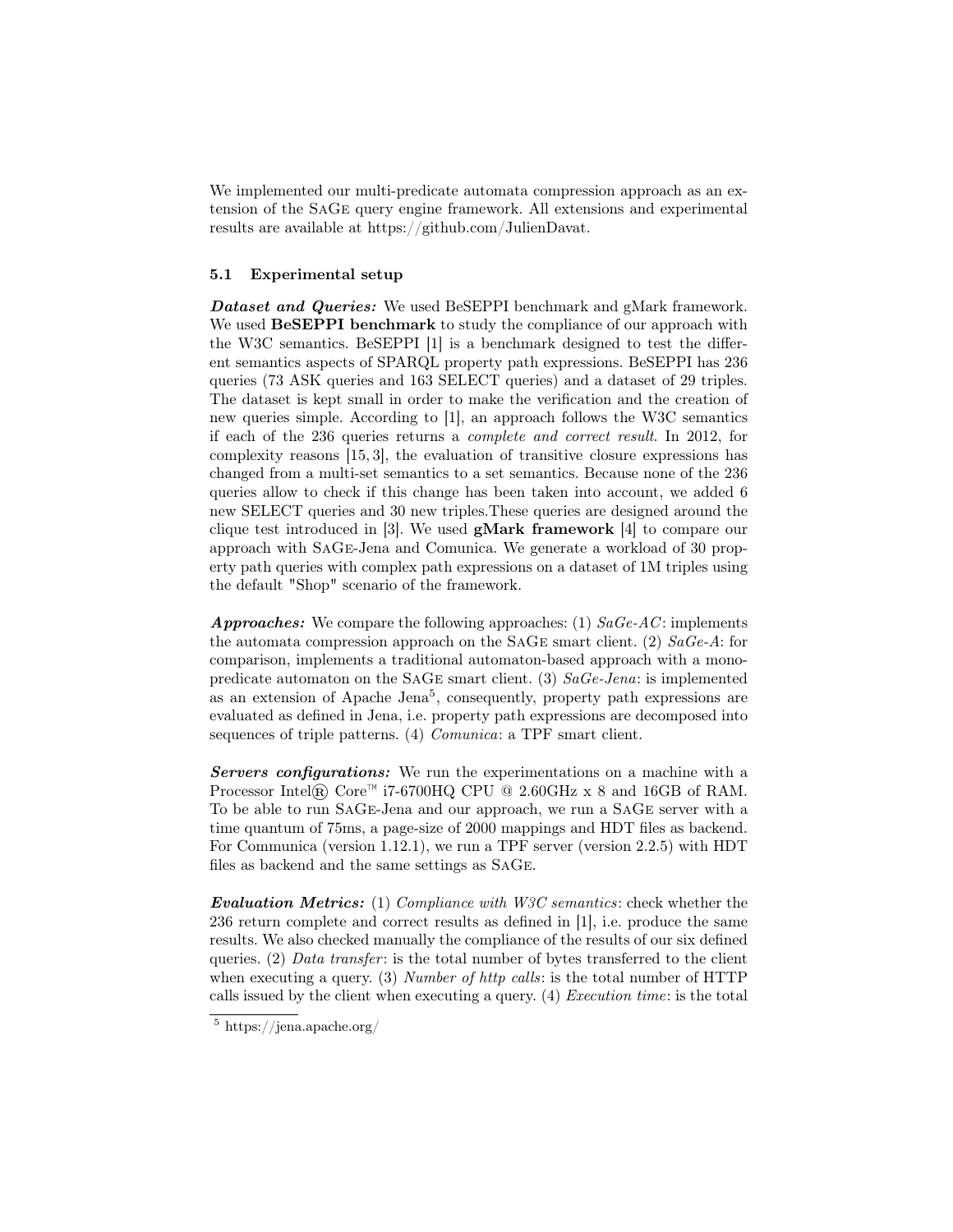Table 1: Number of queries that returned incomplete, incorrect, incomplete and incorrect or complete and correct result sets, or threw an error

| Property path expression         |                                 |                                | Comunica                       |                                 |                |                                |                                | SAGE-Jena                      |                                 |          |                                 |                                | $SAGE-AC$                     |                          |          |       |  |
|----------------------------------|---------------------------------|--------------------------------|--------------------------------|---------------------------------|----------------|--------------------------------|--------------------------------|--------------------------------|---------------------------------|----------|---------------------------------|--------------------------------|-------------------------------|--------------------------|----------|-------|--|
|                                  | Correct<br>$\approx$<br>Incompl | Incor.<br>$\infty$<br>Complete | Incor.<br>$\infty$<br>Incompl. | Correct<br>$\infty$<br>Complete | Error          | Correct<br>$\infty$<br>Incompl | Incor.<br>$\infty$<br>Complete | Incor.<br>$\infty$<br>Incompl. | Correct<br>$\infty$<br>Complete | Error    | Correct<br>$\infty$<br>Incompl. | Incor.<br>$\infty$<br>Complete | Incor.<br>$\infty$<br>Incompl | Correct<br>2<br>Complete | Error    | Total |  |
| Inverse                          | $\Omega$                        | $\Omega$                       | $\Omega$                       | 20                              | $\Omega$       | $\Omega$                       | $\Omega$                       | $\Omega$                       | 20                              | $\Omega$ | $\overline{0}$                  | $\theta$                       | $\Omega$                      | 20                       | $\Omega$ | 20    |  |
| Sequence                         | $\Omega$                        | $\overline{0}$                 | $\overline{0}$                 | 24                              | $\overline{0}$ | $\overline{0}$                 | $\overline{0}$                 | $\Omega$                       | 24                              | $\Omega$ | $\overline{0}$                  | $\overline{0}$                 | $\overline{0}$                | 24                       | $\Omega$ | 24    |  |
| Alternative                      |                                 | $\overline{0}$                 | $\overline{0}$                 | 23                              | $\overline{0}$ | $\overline{0}$                 | $\overline{0}$                 | $\Omega$                       | 23                              | $\Omega$ | $\overline{0}$                  | $\overline{0}$                 | $\overline{0}$                | 23                       | $\Omega$ | 23    |  |
| Existential                      | $\Omega$                        | $\overline{2}$                 | $\Omega$                       | 19                              | 3              | $\overline{0}$                 | $\overline{0}$                 | $\Omega$                       | 24                              | $\Omega$ | $\overline{0}$                  | $\overline{0}$                 | $\Omega$                      | 24                       | $\Omega$ | 24    |  |
| Transitive Reflexive-Closure     | 11                              | $\Omega$                       | $\Omega$                       | 10                              | 22             | $\Omega$                       | $\Omega$                       | $\Omega$                       | 43                              | $\Omega$ | $\overline{0}$                  | $\theta$                       | $\Omega$                      | 43                       | 0        | 43    |  |
| Reflexive-Closure                | 11                              | $\theta$                       | $\Omega$                       | 14                              | 10             | $\Omega$                       | $\Omega$                       | $\Omega$                       | 35                              | $\Omega$ | $\theta$                        | $\Omega$                       | $\Omega$                      | 35                       | $\Omega$ | 35    |  |
| Negated Property Set             |                                 | $\Omega$                       | $\overline{2}$                 | 19                              | $\Omega$       | $\Omega$                       | $\overline{0}$                 | $\Omega$                       | 21                              | $\Omega$ | $\theta$                        | $\theta$                       | $\Omega$                      | 21                       | 0        | 21    |  |
| Inverse Negated Property Set     |                                 | $\Omega$                       | $\overline{2}$                 | 19                              | $\Omega$       | $\theta$                       | $\overline{0}$                 | $\Omega$                       | 21                              | $\Omega$ | $\theta$                        | $\overline{0}$                 | $\Omega$                      | 21                       | $\Omega$ | 21    |  |
| Negated and Inverse Property Set |                                 | $\overline{0}$                 | 5                              | 26                              | $\overline{0}$ | $\Omega$                       | $\overline{0}$                 | $\Omega$                       | 31                              | $\Omega$ | $\overline{0}$                  | $\overline{0}$                 | $\theta$                      | 31                       | 0        | 31    |  |
| $\text{Total}$                   |                                 | $\overline{2}$                 | 9                              | 174                             | 35             | $\overline{0}$                 | $\overline{0}$                 | $\Omega$                       | 242                             | $\Omega$ | 0                               | $\Omega$                       | $\Omega$                      | 242                      | $\Omega$ | 242   |  |

time between starting query execution and the production of the final results by the client.

### 5.2 Experimental results

Presented results correspond to the average obtained of three successive execution of the queries workloads. We fixed a time out of 30 minutes.

Does compressed automata approach follow the W3C semantics? We run the BeSEPPI benchmark with SaGe-AC, Comunica and SaGe-Jena clients. Table 1 presents the results for the different approaches.

SaGe-AC follows the W3C semantics of SPARQL property paths, it returns complete and correct results for the 242 queries. SaGe-Jena is just as compliant as Jena, i.e. it follows the semantics. However, Comunica is unable to compute the transitive path expressions when paths have longer more than one, or reflexive closure must be computed.

Does compressed automata approach outperform mono-predicate automata? We run the 30 queries of gMark workload with the SaGe-A and SaGe-AC approaches. Figure 5 shows the execution time, the number of HTTP calls and the data transfer for each query in the workload for both approaches. Dashed lines represent incomplete queries after an execution time of 30 minutes. As expected, when it is possible to improve the decomposition of property path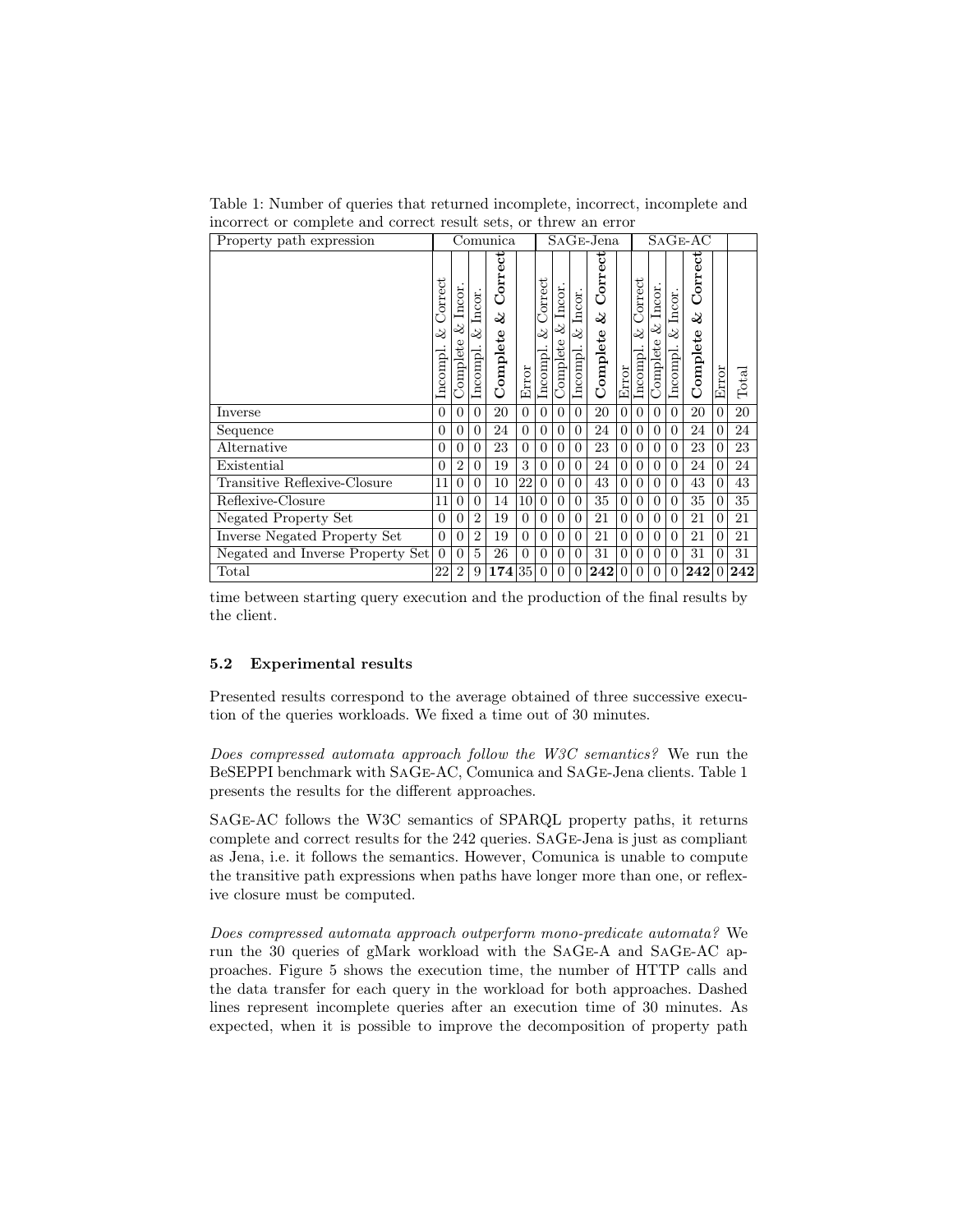

Fig. 5: gMark queries using SaGe-A and SaGe-AC (logarithmic scale).

queries, SaGe-AC outperforms SaGe-A in terms of HTTP calls, data transfer and execution time. However, when mono-predicate automata cannot be compressed, then both approaches are equivalent. Queries 12 and 20 are examples of property path queries for which mono-predicate automata and multi-predicate automat have similar performance.

Does compressed automata approach existing client-side approaches We run the 30 queries of gMark workload with the SaGe-AC, communica and SaGe-Jena clients. Figure 6 shows the execution time, the number of HTTP calls and the data transfer for each query in the workload for three approaches.

As Comunica does not support gMark transitive queries, we split the query workloads into two groups: transitive queries and non-transitive queries. The transitive queries regroupes queries that have at least one transitive closure expression. The non-transitive queries regroupes other queries.

Figure 6b presents the results of transitive queries with only SaGe-AC and SaGe-Jena, as these queries cannot be executed by Communica. As we can see, SaGe-AC outperforms SaGe-Jena in terms of execution time, number of HTTP calls and data transfer for all queries. Moreover, SaGe-AC provides complete result for all queries (20 queries) except the query Q30, while SaGe-Jena provides complete results for only three queries (Q12, Q20 and Q22).

Figure 6a presents results for the non-transitive queries with SaGe-AC, SaGe-Jena and Comunica. SaGe-AC outperforms SaGe-Jena and Comunica in term of the execution time, the number of HTTP calls and the data transfer. These results demonstrate empirically the performance of automata compression approach compared to Communica and SaGe-Jena decomposition of property path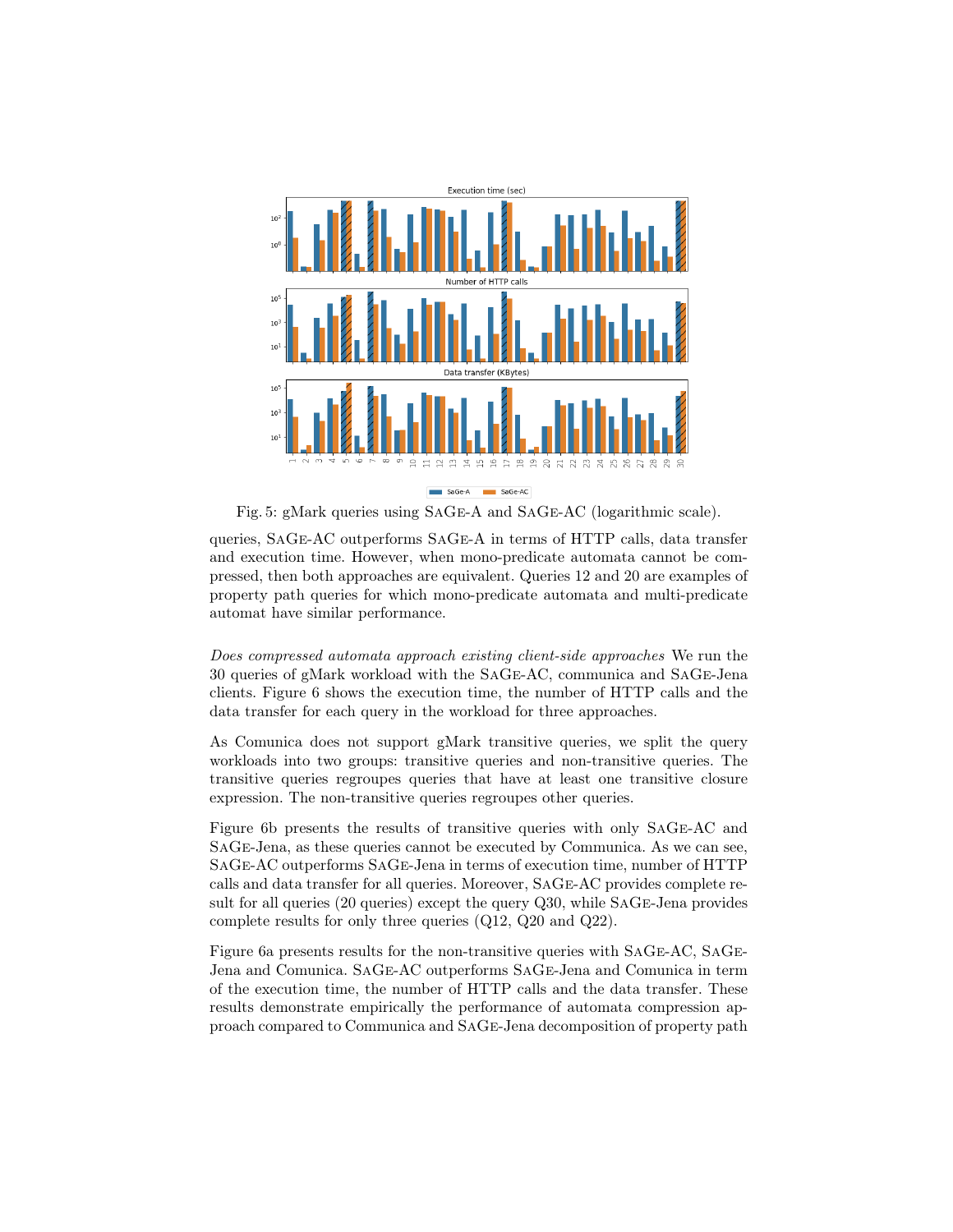

Fig. 6: gMark queries using SaGe-A, SaGe-AC, SaGe-Jena (logarithmic scale).

queries. These results demonstrate also the advantage of using the web preemption instead of TPF. The web preemption ensures queries completeness, as TPF, while providing a more expressive interface. Therefore, operations that could be costly to compute on the client-side are supported directly by the server-side. Consequently, communication costs are significantly decreased and only final results are transferred to the client. Obviously, the more operators supported by the server, the better the performance will be.

Of course, it is possible to optimize queries evaluation with TPF [23]. Using a better join ordering could also improve queries performance [22]. This explains why Comunica offers better performance than SaGe-Jena on the non-transitive queries. However, even if these optimizations could decrease the number of HTTP calls sent to the server and execution times, they do not change the data transfer for client-side operators.

## 6 Conclusion

In this paper, we proposed an algorithm to decompose property path queries into BGPs subqueries. As BGP subqueries are guaranteed to terminate under the web preemption model, this ensures that property path queries are processed online and return complete answers. Compared to the state of art, decomposing into BGPs subqueries is much more efficient than decomposing into Triple Pattern queries. It finally achieves better execution time. We modeled property path expressions as an automaton, and we demonstrated that generating BGPs subqueries instead of triple pattern subqueries can be seen as compressing of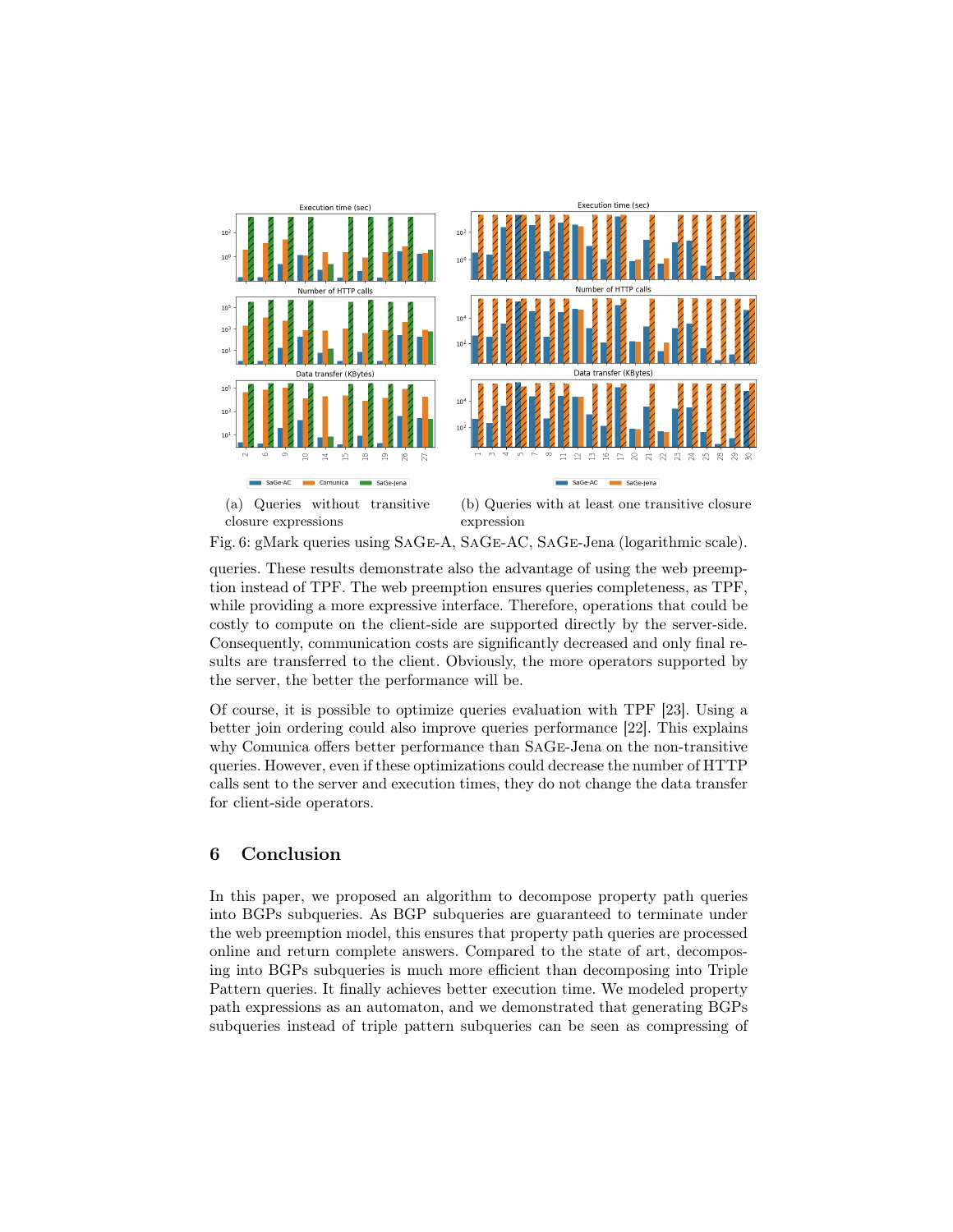the automaton. We implemented our approach in smart client for a preemptable SPARQL server. We demonstrated that our approach outperforms existing approach in term of generated subqueries, data transfer and execution time while supporting full SPARQL 1.1 property path expressions.

The current approach has several limitations. First, in case of simple transitive closure such as ?x sameas\* ?y, then there is no room for BGP optimisation. Second, when property path expressions are included inside a BGP, i.e. ?x rdf:type Person . ?x sameas\* ?y, then joins have to processed in the smart client, generating high data transfer. Such limitations are the consequences of the lack of support for property path expressions on restricted SPARQL servers. Improving performances for property path expressions requires to find a way to process fairly property path expressions on server-side. This is clearly challenging as property paths may explore a large part of the knowledge graph while remembering visited nodes.

## References

- 1. Adrian Skubella, Daniel Janke, S.S.: Beseppi: Semantic-based benchmarking of property path implementations. European Semantic Web Conference (2019)
- 2. Aranda, C.B., Polleres, A., Umbrich, J.: Strategies for executing federated queries in SPARQL1.1. In: 13th International Semantic Web Conference, (2014)
- 3. Arenas, M., Conca, S., Pérez, J.: Counting beyond a yottabyte, or how SPARQL 1.1 property paths will prevent adoption of the standard. In: 21st World Wide Web Conference 2012, WWW. pp. 629–638. ACM (2012)
- 4. Bagan, G., Bonifati, A., Ciucanu, R., Fletcher, G.H., Lemay, A., Advokaat, N.: gmark: Schema-driven generation of graphs and queries. IEEE Transactions on Knowledge and Data Engineering 29(4), 856–869 (2016)
- 5. Baier, J., Daroch, D., Reutter, J.L., Vrgoč, D.: Evaluating navigational rdf queries over the web. In: Proceedings of the 28th ACM Conference on Hypertext and Social Media. pp. 165–174 (2017)
- 6. Bonifati, A., Fletcher, G.H.L., Voigt, H., Yakovets, N.: Querying Graphs. Synthesis Lectures on Data Management, Morgan & Claypool Publishers (2018)
- 7. Bonifati, A., Martens, W., Timm, T.: Navigating the maze of wikidata query logs. In: The World Wide Web Conference. pp. 127–138 (2019)
- 8. Brüggemann-Klein, A.: Regular expressions into finite automata. Theoretical Computer Science 120(2), 197–213 (1993)
- 9. Buil-Aranda, C., Hogan, A., Umbrich, J., Vandenbussche, P.Y.: Sparql webquerying infrastructure: Ready for action? In: International Semantic Web Conference. pp. 277–293. Springer (2013)
- 10. Hartig, O., Letter, I., Pérez, J.: A formal framework for comparing linked data fragments. In: 16th International Semantic Web Conference, ISWC. Lecture Notes in Computer Science, vol. 10587, pp. 364–382. Springer (2017)
- 11. Hasnain, A., Mehmood, Q., e Zainab ang Aidan Hogan, S.S.: SPORTAL: profiling the content of public SPARQL endpoints. Int. J. Semantic Web Inf. Syst. 12(3), 134–163 (2016)
- 12. Jachiet, L., Genevès, P., Gesbert, N., Layaïda, N.: On the optimization of recursive relational queries: Application to graph queries. In: SIGMOD 2020-ACM International Conference on Management of Data. pp. 1–23 (2020)